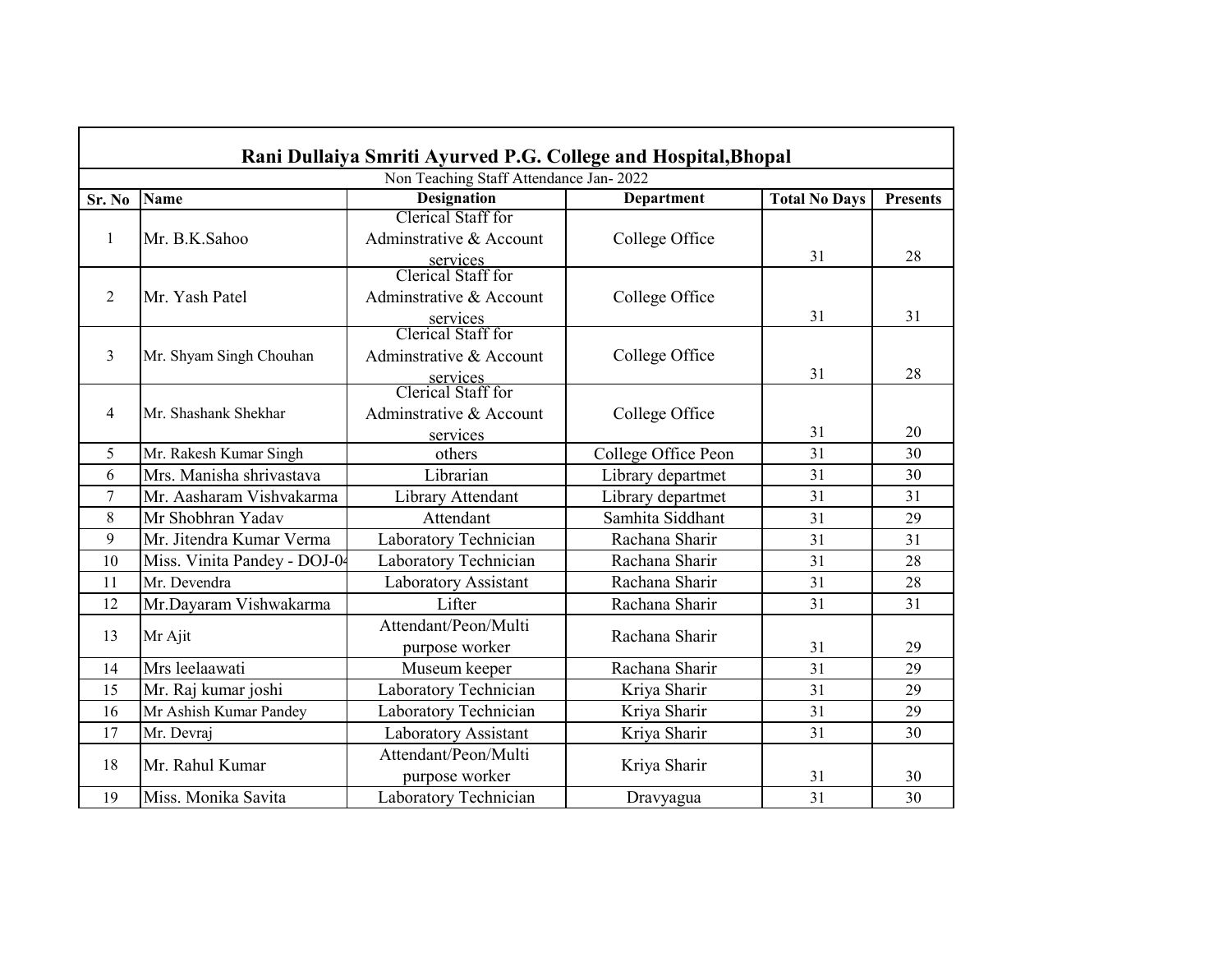| 20 | Mr. Vipin Jain         | Laboratory Technician                  | Dravyagua                              | 31 | 29 |
|----|------------------------|----------------------------------------|----------------------------------------|----|----|
| 21 | Mr.Shakib Khan         | Lab assitant                           | Dravyaguna                             | 31 | 30 |
| 22 | Mr. Manoj Yadav        | Attendant/Peon/Multi<br>purpose worker | Dravyaguna                             | 31 | 30 |
| 23 | Mr. Arpit Nagariya     | Laboratory Technician                  | Ras Shastra Evam<br>Bhaishajya Kalpana | 31 | 29 |
| 24 | Mr. Rahul Singh Sengar | Laboratory Technician                  | Ras Shastra Evam<br>Bhaishajya Kalpana | 31 | 29 |
| 25 | Mr. Anshul Tiwari      | Laboratory Assistant                   | Ras Shastra Evam<br>Bhaishajya Kalpana | 31 | 30 |
| 26 | Mr.Aatif Masood        | Laboratory Assistant                   | Ras Shastra Evam<br>Bhaishajya Kalpana | 31 | 30 |
| 27 | Mr. Ramshet            | Attendant/Peon/Multi<br>purpose worker | Ras Shastra Evam<br>Bhaishajya Kalpana | 31 | 30 |
| 28 | Ms.Arti Sen,           | Laboratory Technician                  | Rog Nidan Evam Vikriti<br>Vigyan       | 31 | 30 |
| 29 | Miss.Parveen           | Laboratory Technician                  | Rog Nidan Evam Vikriti<br>Vigyan       | 31 | 30 |
| 30 | Mrs. Shashi pandey     | Laboratory Technician                  | Rog Nidan Evam Vikriti<br>Vigyan       | 31 | 30 |
| 31 | Mr. Ausaf Khan         | Laboratory Assistant                   | Rog Nidan Evam Vikriti<br>Vigyan       | 31 | 30 |
| 32 | Mr.Goutam Singh        | Attendant/Peon/Multi<br>purpose worker | Rog Nidan Evam Vikriti<br>Vigyan       |    |    |
| 33 | Mrs. Ritu Singh        | Laboratory Technician                  | Shalya (For PG only)                   | 31 | 30 |
| 34 | Mr. Jitendra Angoriya  | Laboratory Assistant                   | Shalya (For PG only)                   | 31 | 30 |
| 35 | Mr. Mantu Singh        | Attendant/Peon/Multi<br>purpose worker | Shalya (For PG only)                   | 31 | 30 |
| 36 | Mr. Seema mehtar       | Attendant                              | Prasuti tantra and stri rog            |    |    |
| 37 | Mr. Rahul Rathore      | Warden                                 | others                                 | 31 | 30 |
| 38 | Mrs. Jyoti Jain        | Warden (Female)                        | others                                 | 31 | 30 |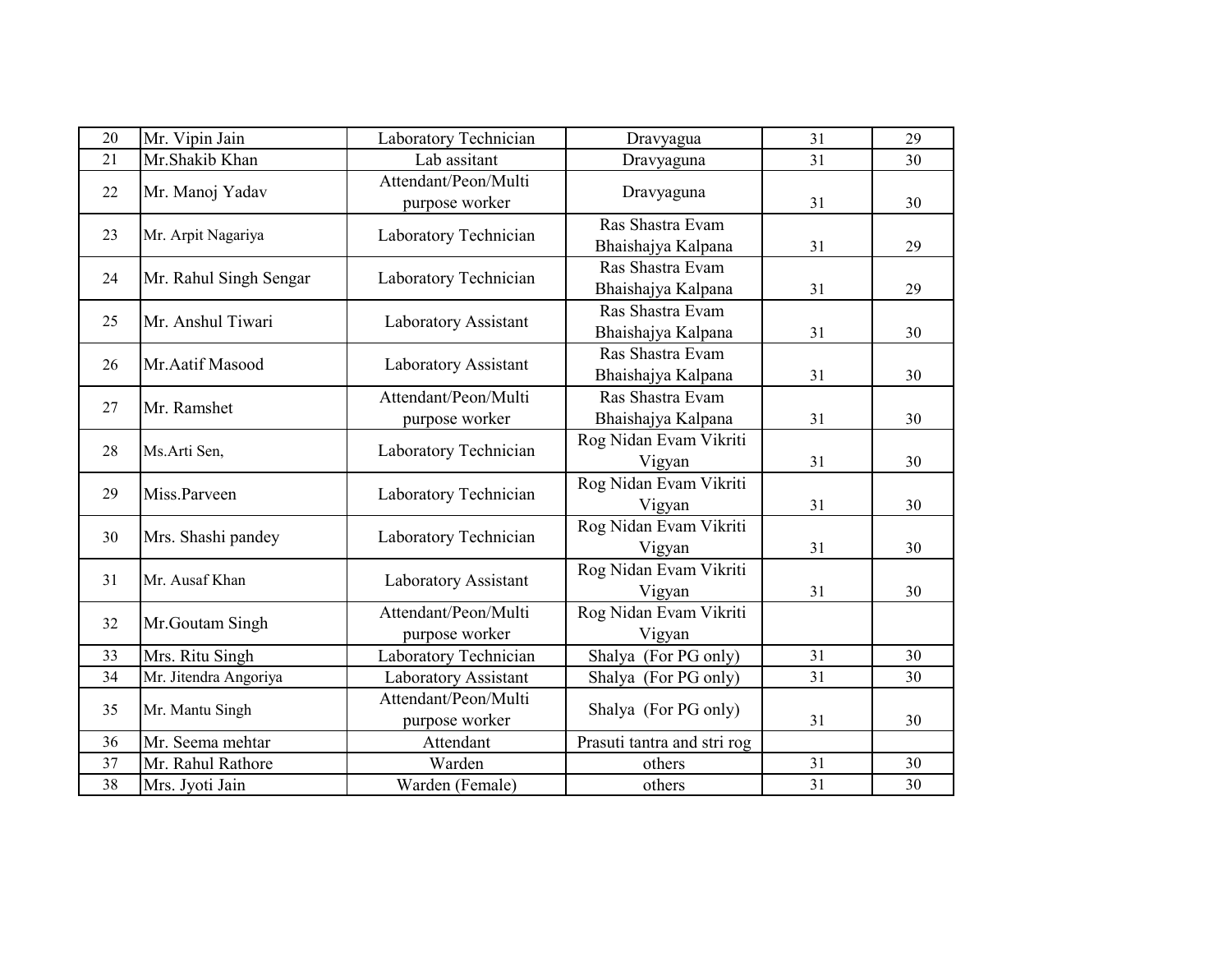| 39 | Mrs.Ram Bai           | Multipurpose Worker              | Herbal garden            | 31 | 28 |
|----|-----------------------|----------------------------------|--------------------------|----|----|
| 40 | Mrs.Halki Bai         | Multipurpose Worker              | Herbal garden            | 31 | 29 |
| 41 | Mr. Surendra Valmik   | others (Sweaper)                 | others                   |    |    |
| 42 | Miss. Ramsheela       | Attendant                        | Swasthavritta and Yoga   | 31 | 28 |
| 43 | Mr. Samar Singh       | Driver                           | Driver                   | 31 | 31 |
| 44 | Mr. Dugesh Kumre      | Attendant                        | Shalakya and Shalya      | 31 | 30 |
| 45 | Mr. Ramu Singh Sengar | Museum Keeper                    | Kriya Sharir             | 31 | 30 |
|    |                       |                                  | Swastha Vritta & YOGA    |    |    |
| 46 | Mr. Rajendra Gupta    | Museum keeper                    | & Agad tantra Evam Vidhi |    |    |
|    |                       |                                  | vaidhak                  | 31 | 14 |
|    |                       |                                  |                          |    |    |
| 47 |                       | Clerical Staff for Adminstrative |                          |    |    |
|    | Mr.Harpreet Singh     | & Account services               | College Office           | 31 | 29 |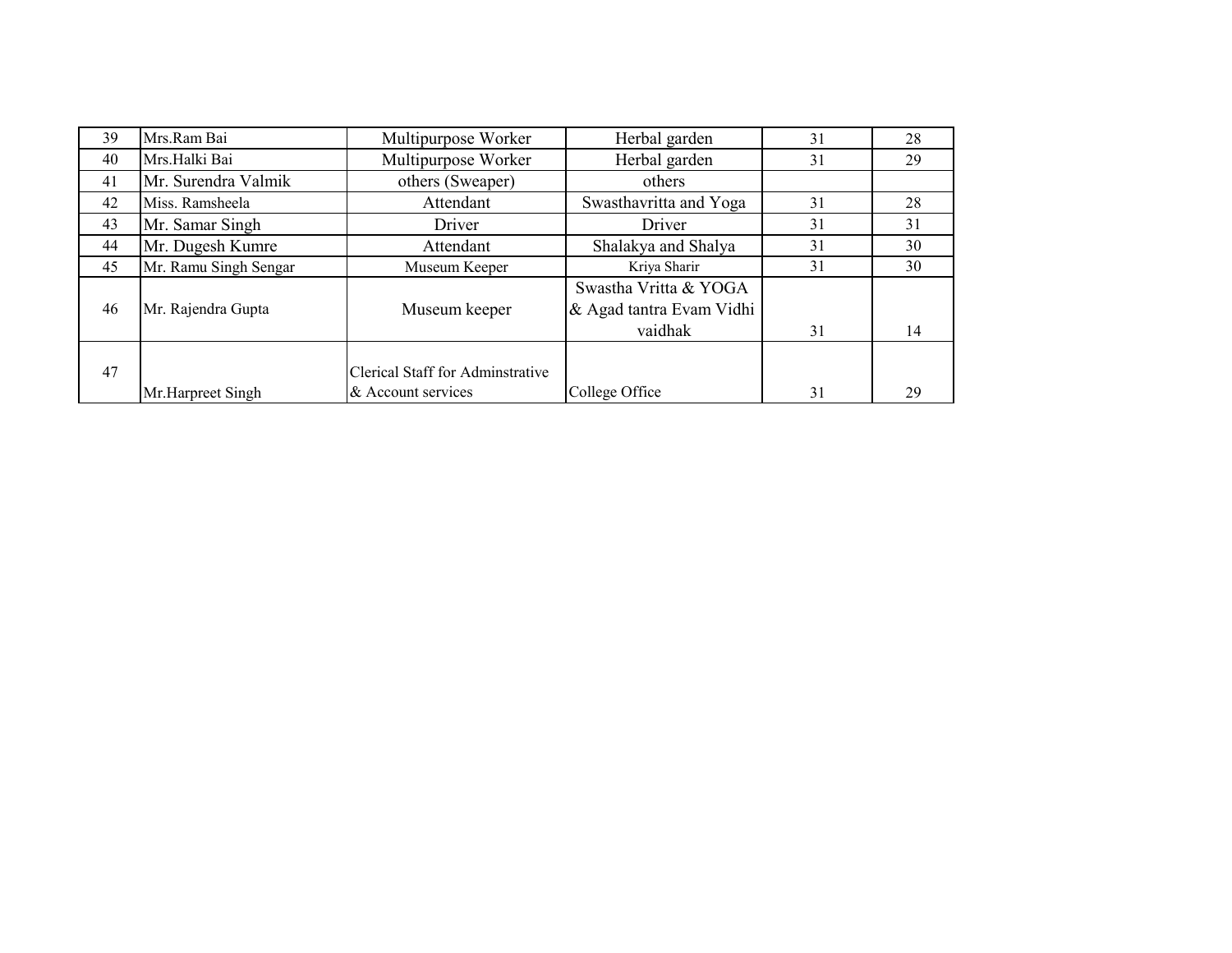|                | Rani Dullaiya Smriti Ayurved P.G. College and Hospital, Bhopal |                                                        |                     |                      |                 |  |  |
|----------------|----------------------------------------------------------------|--------------------------------------------------------|---------------------|----------------------|-----------------|--|--|
|                | Non Teaching Staff Attendance Feb- 2022                        |                                                        |                     |                      |                 |  |  |
| Sr. No         | Name                                                           | Designation                                            | <b>Department</b>   | <b>Total No Days</b> | <b>Presents</b> |  |  |
| 1              | Mr. B.K.Sahoo                                                  | Clerical Staff for Adminstrative<br>& Account services | College Office      | 28                   | 25              |  |  |
| 2              | Mr. Yash Patel                                                 | Clerical Staff for Adminstrative<br>& Account services | College Office      | 28                   | 26              |  |  |
| 3              | Mr. Shyam Singh Chouhan                                        | Clerical Staff for Adminstrative<br>& Account services | College Office      | 28                   | 26              |  |  |
| 4              | Mr. Shashank Shekhar                                           | Clerical Staff for Adminstrative<br>& Account services | College Office      | 28                   | 25              |  |  |
| 5              | Mr. Rakesh Kumar Singh                                         | others                                                 | College Office Peon | 28                   | 21              |  |  |
| 6              | Mrs. Manisha shrivastava                                       | Librarian                                              | Library departmet   | 28                   | 26              |  |  |
| $\overline{7}$ | Mr. Aasharam Vishvakarma                                       | Library Attendant                                      | Library departmet   | 28                   | 27              |  |  |
| 8              | Mr Shobhran Yadav                                              | Attendant                                              | Samhita Siddhant    | 28                   | $\overline{27}$ |  |  |
| 9              | Mr. Jitendra Kumar Verma                                       | Laboratory Technician                                  | Rachana Sharir      | 28                   | 27              |  |  |
| 10             | Miss. Vinita Pandey                                            | Laboratory Technician                                  | Rachana Sharir      | 28                   | 27              |  |  |
| 11             | Mr. Devendra                                                   | Laboratory Assistant                                   | Rachana Sharir      | 28                   | 22              |  |  |
| 12             | Mr.Dayaram Vishwakarma                                         | Lifter                                                 | Rachana Sharir      | 28                   | 28              |  |  |
| 13             | Mr Ajit                                                        | Attendant/Peon/Multi purpose<br>worker                 | Rachana Sharir      | 28                   | 28              |  |  |
| 14             | Mrs leelaawati                                                 | Museum keeper                                          | Rachana Sharir      | 28                   | 27              |  |  |
| 15             | Mr. Raj kumar joshi                                            | Laboratory Technician                                  | Kriya Sharir        | 28                   | 27              |  |  |
| 16             | Mr Ashish Kumar Pandey                                         | Laboratory Technician                                  | Kriya Sharir        | 28                   | 27              |  |  |
| 17             | Mr. Devraj                                                     | Laboratory Assistant                                   | Kriya Sharir        | 28                   | 28              |  |  |
| 18             | Mr. Rahul Kumar                                                | Attendant/Peon/Multi purpose<br>worker                 | Kriya Sharir        | 28                   | 26              |  |  |
| 19             | Miss. Monika Savita                                            | Laboratory Technician                                  | Dravyagua           | 27<br>28             |                 |  |  |
| 20             | Mr. Vipin Jain                                                 | Laboratory Technician                                  | Dravyagua           | 28<br>27             |                 |  |  |
| 21             | Mr.Shakib Khan                                                 | Lab assitant                                           | Dravyaguna          | 28                   | 27              |  |  |
| 22             | Mr. Manoj Yadav                                                | Attendant/Peon/Multi purpose<br>worker                 | Dravyaguna          | 28                   | 26              |  |  |